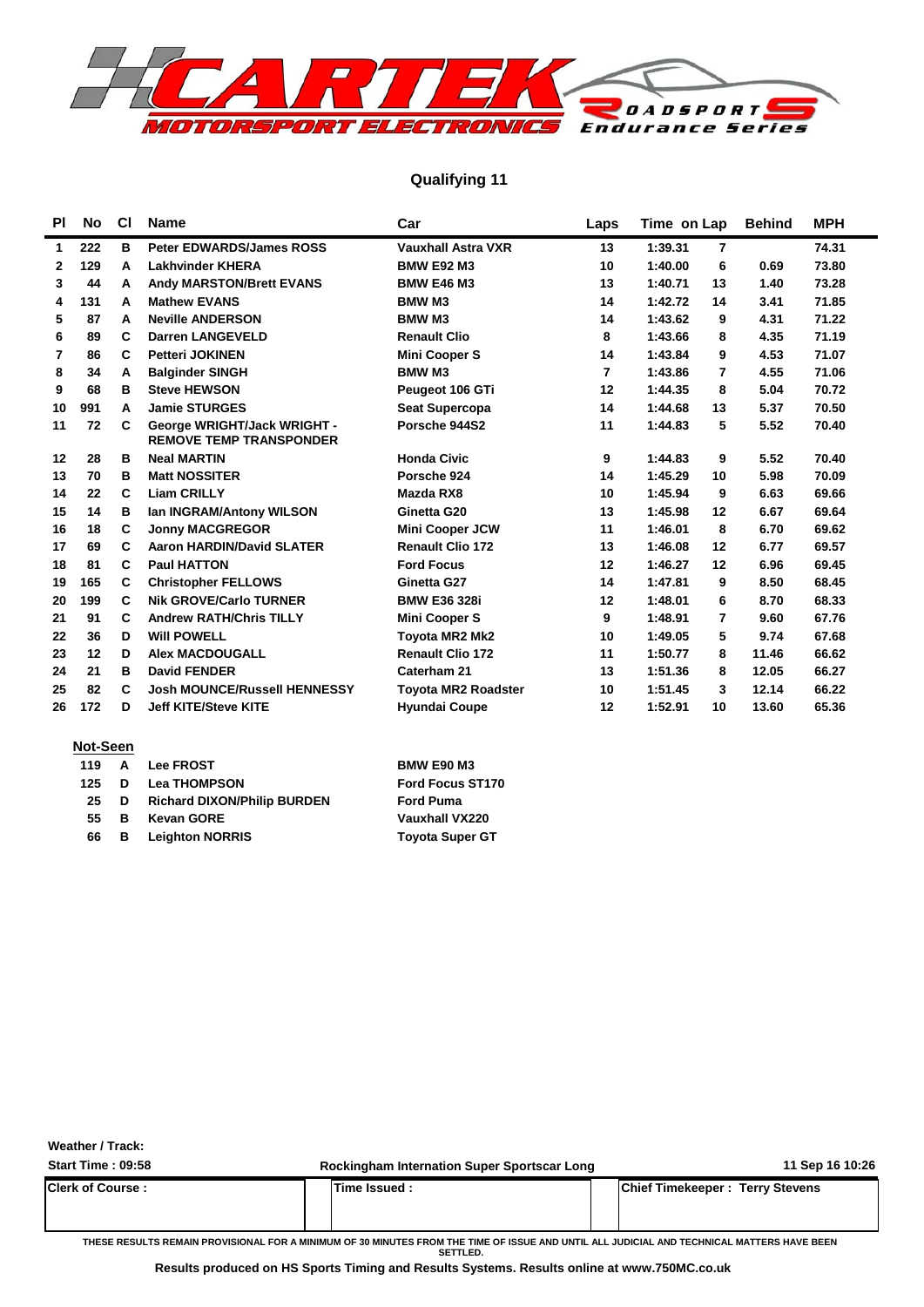## **Cartek Roadsports Series**

## **LAP TIMES - Qualifying 11**

| 12 |                             | <b>Alex MACDOUGALL</b>                                |                                                                                 |                                               |                           |                                    |                            |                                    |                                                               |                        |                                     |
|----|-----------------------------|-------------------------------------------------------|---------------------------------------------------------------------------------|-----------------------------------------------|---------------------------|------------------------------------|----------------------------|------------------------------------|---------------------------------------------------------------|------------------------|-------------------------------------|
|    | Lap<br>$1 \quad \Box$<br>11 | $\mathbf 1$<br>2:29.37<br>1:52.56                     | $\overline{2}$<br>1:58.38                                                       | 3 <sup>7</sup><br>1:51.48                     | 4<br>1:52.02              | 5 <sub>1</sub><br>1:51.71          | $6^{\circ}$<br>1:51.58     | $\overline{\mathbf{7}}$<br>1:52.10 | 8<br>1:50.77                                                  | 9<br>2:00.10           | 10 <sub>1</sub><br>5:54.26          |
| 14 |                             | lan INGRAM                                            |                                                                                 |                                               |                           |                                    |                            |                                    |                                                               |                        |                                     |
|    | Lap<br>$1 \quad$<br>11      | $\mathbf 1$<br>2:51.00<br>1:46.96                     | 2 <sup>1</sup><br>1:54.36<br>1:45.98                                            | 3 <sup>1</sup><br>1:52.13<br>1:46.15          | $\overline{4}$            | 5 <sub>1</sub><br>1:49.89  1:59.54 | 6<br>3:16.12               | $\mathbf{7}$<br>1:48.51            | 8<br>1:47.84                                                  | $9^{\circ}$<br>1:49.14 | 10 <sub>1</sub><br>1:46.90          |
| 18 |                             | <b>Jonny MACGREGOR</b>                                |                                                                                 |                                               |                           |                                    |                            |                                    |                                                               |                        |                                     |
|    | Lap                         | $\sim$ $\sim$ 1.                                      | $\overline{2}$                                                                  | 3 <sup>1</sup>                                | $\overline{4}$            | 5 <sub>1</sub>                     | $\overline{\phantom{a}}$ 6 | $\mathbf{7}$                       | 8                                                             | 9                      | 10 <sup>°</sup>                     |
|    | $1 \quad \Box$<br>11        | 2:29.85<br>1:46.73                                    | 1:50.90                                                                         | 1:47.17                                       | 1:46.17                   | 2:02.65                            | 2:01.44                    | 1:57.70                            | 1:46.01                                                       | 1:46.54                | 1:59.16                             |
| 21 |                             | <b>David FENDER</b>                                   |                                                                                 |                                               |                           |                                    |                            |                                    |                                                               |                        |                                     |
|    | Lap<br>11                   | $\blacktriangleleft$<br>1 2:59.19<br>1:54.94          | 2 <sup>7</sup><br>2:01.87<br>1:52.78                                            | 3 <sup>1</sup><br>1:55.35<br>2:20.90          | $\overline{4}$            | 5 <sub>1</sub>                     | 6<br>1:52.49               | $\mathbf{7}$<br>1:58.83            | 8<br>1:51.36                                                  | $9^{\circ}$<br>1:53.49 | 10 <sup>°</sup><br>1:55.14          |
| 22 |                             | <b>Liam CRILLY</b>                                    |                                                                                 |                                               |                           |                                    |                            |                                    |                                                               |                        |                                     |
|    | Lap<br>$1 \quad \Box$       | $\sim$ $-1$<br>2:19.15                                | 2 <sup>7</sup><br>1:48.00                                                       | $\sim$ 3<br>1:47.89                           | $\overline{4}$<br>1:46.12 | 1:46.03                            | $5 \t\t 6$<br>1:50.96      | $\overline{7}$<br>1:46.37          | 8<br>2:23.19                                                  | 9<br>1:45.94           | 10 <sup>°</sup><br>1:52.11          |
| 28 |                             | <b>Neal MARTIN</b>                                    |                                                                                 |                                               |                           |                                    |                            |                                    |                                                               |                        |                                     |
|    | Lap<br>$1 \quad \Box$       | $\mathbf{1}$<br>2:17.36                               | 2 <sup>1</sup><br>1:50.26                                                       | 3 <sup>7</sup><br>1:49.64                     | $\overline{4}$            | 5 <sub>1</sub><br>1:44.94  1:45.37 | 6 <sup>1</sup><br>1:49.88  | $\mathbf{7}$<br>2:05.97            | 8<br>8:40.16                                                  | $9^{\circ}$<br>1:44.83 | 10 <sub>1</sub>                     |
| 34 |                             | <b>Balginder SINGH</b>                                |                                                                                 |                                               |                           |                                    |                            |                                    |                                                               |                        |                                     |
|    | Lap<br>$1 \quad \Box$       | $\blacktriangleleft$<br>2:10.11                       | 2 <sup>1</sup><br>1:50.18                                                       | 3 <sup>1</sup><br>1:46.75                     | $\overline{4}$            | $5 -$<br>1:47.06  1:46.33          | 6<br>2:54.12               | $\mathbf{7}$<br>1:43.86            | 8                                                             | 9                      | 10 <sub>1</sub>                     |
| 36 |                             | <b>Will POWELL</b>                                    |                                                                                 |                                               |                           |                                    |                            |                                    |                                                               |                        |                                     |
|    | Lap<br>$1 \quad$            | $\sim$ 1.                                             | $\overline{2}$<br>8:21.65  1:50.11  1:49.91  1:49.24  1:49.05  1:49.90  1:52.73 | 3 <sup>1</sup>                                | 4                         | 5 <sup>5</sup>                     | 6 <sup>1</sup>             | $\overline{7}$                     | 8<br>1:49.50                                                  | $9^{\circ}$<br>1:49.66 | 10 <sup>°</sup><br>1:49.29          |
| 44 |                             | <b>Andy MARSTON</b>                                   |                                                                                 |                                               |                           |                                    |                            |                                    |                                                               |                        |                                     |
|    | Lap                         | $\sim$ 1<br>1 2:24.34 1:50.04<br>11  1:42.12  1:41.90 | $\overline{\mathbf{2}}$                                                         | $\overline{\mathbf{3}}$<br>1:46.01<br>1:40.71 | $\overline{\mathbf{4}}$   |                                    | $5 \t\t 6$                 |                                    | $8 -$<br>1:47.79  1:43.96  1:43.54  1:51.47  2:47.49          |                        | $9 \t 10$<br>1:41.42  1:42.12       |
| 68 |                             | <b>Steve HEWSON</b>                                   |                                                                                 |                                               |                           |                                    |                            |                                    |                                                               |                        |                                     |
|    | Lap<br>$1 \quad \Box$<br>11 | $\sim$ 1<br>2:16.54<br>1:47.19                        | $2 \t 3$<br>1:48.57<br>2:31.17                                                  | 1:49.25                                       |                           |                                    |                            |                                    | 4 5 6 7 8 9 10<br>1:45.69  1:44.98  1:45.26  1:45.04  1:44.35 | 1:44.85                | 1:44.88                             |
| 69 |                             | <b>Aaron HARDIN</b>                                   |                                                                                 |                                               |                           |                                    |                            |                                    |                                                               |                        |                                     |
|    | Lap<br>$1 \quad$<br>11      | $\blacktriangleleft$<br>2:19.01<br>1:48.62            | $2^{\circ}$<br>1:52.18<br>1:46.08                                               | $\overline{\mathbf{3}}$<br>1:50.01<br>1:47.17 |                           | $\overline{4}$ and $\overline{4}$  | $5^{\circ}$<br>$6 -$       |                                    | 1:49.03  1:48.30  1:48.62  2:00.42  3:13.39                   | $8 - 1$<br>$9^{\circ}$ | 10 <sub>1</sub><br>1:49.42  1:46.82 |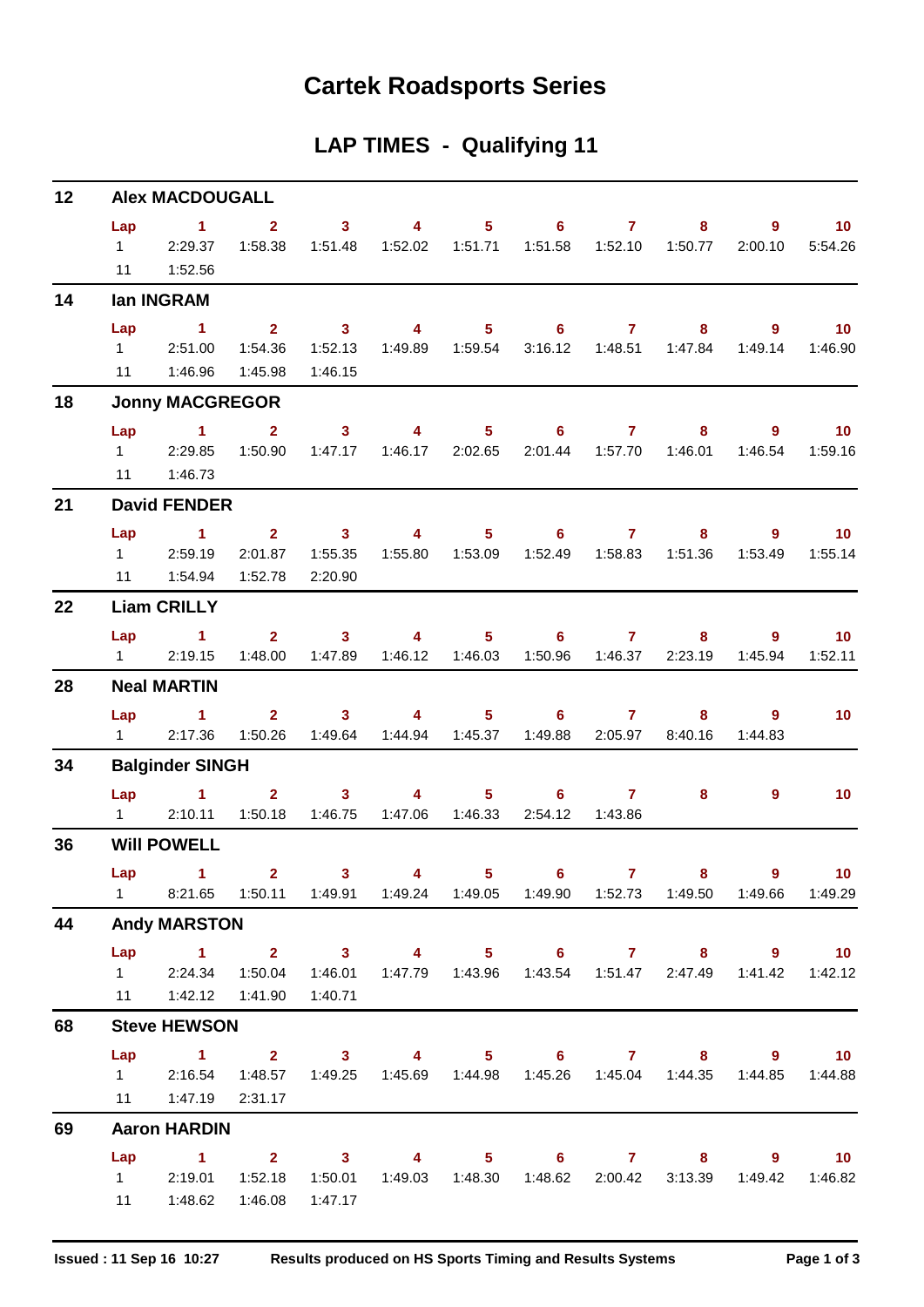| 70  |                | <b>Matt NOSSITER</b>                                                              |                |                         |                                     |                  |                                             |                |                           |                                                               |                  |
|-----|----------------|-----------------------------------------------------------------------------------|----------------|-------------------------|-------------------------------------|------------------|---------------------------------------------|----------------|---------------------------|---------------------------------------------------------------|------------------|
|     | Lap            | $\sim$ 1                                                                          | $\overline{2}$ | $\overline{\mathbf{3}}$ | $\sim$ 4                            |                  | $5 \t\t 6 \t\t 7$                           |                | 8                         | 9                                                             | 10 <sup>°</sup>  |
|     | $1 \quad \Box$ | 2:32.52                                                                           | 1:53.60        | 1:47.55                 | 1:46.21                             | 1:45.56          |                                             |                | 1:45.30  1:46.57  1:46.80 | 1:45.55                                                       | 1:45.29          |
|     | 11             | 1:45.32                                                                           | 1:51.57        | 1:46.18                 | 1:45.32                             |                  |                                             |                |                           |                                                               |                  |
| 72  |                | <b>George WRIGHT</b>                                                              |                |                         |                                     |                  |                                             |                |                           |                                                               |                  |
|     | Lap            | $\sim$ 1                                                                          | $\mathbf{2}$   | $\overline{\mathbf{3}}$ | $\overline{\mathbf{4}}$             |                  | $5 \t\t 6$                                  | $\overline{7}$ | 8                         | $9^{\circ}$                                                   | 10 <sub>1</sub>  |
|     |                | 1 2:31.67                                                                         |                | 1:47.46  1:45.56        |                                     | 1:45.47  1:44.83 |                                             |                | 4:58.68  1:47.33  1:46.30 | 1:45.61                                                       | 1:46.83          |
|     |                | 11  1:44.93                                                                       |                |                         |                                     |                  |                                             |                |                           |                                                               |                  |
| 81  |                | <b>Paul HATTON</b>                                                                |                |                         |                                     |                  |                                             |                |                           |                                                               |                  |
|     | Lap            | $\sim$ 1.                                                                         |                |                         | $2 \qquad \qquad 3 \qquad \qquad 4$ |                  | $5 \t\t 6 \t\t 7$                           |                | $8 -$                     | 9                                                             | 10               |
|     | $1 \quad \Box$ | 2:34.60                                                                           | 1:50.95        | 1:50.71                 |                                     | 1:46.78  1:47.51 |                                             |                | 1:47.00  1:47.33  1:46.69 | 4:42.55                                                       | 1:58.21          |
|     | 11             | 1:46.46                                                                           | 1:46.27        |                         |                                     |                  |                                             |                |                           |                                                               |                  |
| 82  |                | <b>Josh MOUNCE</b>                                                                |                |                         |                                     |                  |                                             |                |                           |                                                               |                  |
|     | Lap            | $\sim$ 1                                                                          | $\mathbf{2}$   | $\overline{\mathbf{3}}$ | $\sim$ 4 $\sim$                     |                  | $5^{\circ}$<br>$6 -$                        | $\mathbf{7}$   | 8                         | 9                                                             | 10 <sup>°</sup>  |
|     | $1 \quad \Box$ | 2:37.30                                                                           |                |                         | 1:54.23  1:51.45  4:36.97  2:04.52  |                  |                                             |                | 2:04.29  1:53.93  1:53.35 | 1:53.05                                                       | 1:53.41          |
| 86  |                | <b>Petteri JOKINEN</b>                                                            |                |                         |                                     |                  |                                             |                |                           |                                                               |                  |
|     | Lap            | $\sim$ 1.000 $\sim$                                                               | $2^{\circ}$    |                         | $3 \t 4$                            | 5 <sub>1</sub>   |                                             | $6\qquad 7$    | 8                         | $9^{\circ}$                                                   | 10 <sup>°</sup>  |
|     |                | 1 2:25.44 1:52.47                                                                 |                | 1:46.78                 |                                     |                  | 1:46.48  1:52.63  1:44.42  1:44.84  1:50.43 |                |                           |                                                               | 1:43.84  1:44.03 |
|     | 11             | 1:48.59                                                                           | 1:50.68        | 1:46.56                 | 1:44.43                             |                  |                                             |                |                           |                                                               |                  |
| 87  |                | <b>Neville ANDERSON</b>                                                           |                |                         |                                     |                  |                                             |                |                           |                                                               |                  |
|     | Lap            | $\sim$ 1.000 $\sim$ 1.000 $\sim$                                                  | $\overline{2}$ |                         | $3 \t 4$                            |                  | $5 \t\t 6$                                  | 7 <sup>7</sup> | 8                         | $9^{\circ}$                                                   | 10 <sup>°</sup>  |
|     | $1 \quad \Box$ | 2:14.70                                                                           | 1:50.41        | 1:59.83                 |                                     |                  |                                             |                | 1:45.62  1:44.70  1:46.28 | 1:43.62                                                       | 1:46.11          |
|     |                |                                                                                   | 1:44.78        | 1:44.20                 | 1:44.50                             |                  |                                             |                |                           |                                                               |                  |
| 89  |                | <b>Darren LANGEVELD</b>                                                           |                |                         |                                     |                  |                                             |                |                           |                                                               |                  |
|     | Lap            | $\sim$ 1 2                                                                        |                | 3 <sup>7</sup>          | $\overline{4}$                      | $5 -$            | 6                                           | $\mathbf{7}$   | 8                         | 9                                                             | 10 <sup>°</sup>  |
|     |                | 1 2:23.39 1:56.00                                                                 |                |                         | 1:50.27  1:44.84  2:00.96           |                  | 5:14.78                                     | 1:45.01        | 1:43.66                   |                                                               |                  |
| 91  |                | <b>Andrew RATH</b>                                                                |                |                         |                                     |                  |                                             |                |                           |                                                               |                  |
|     | Lap            | $\sim$ 1.                                                                         |                | $2 \qquad \qquad 3$     | $\overline{4}$                      |                  | $5 \t\t 6 \t\t 7$                           |                | 8                         | $\overline{9}$                                                | 10 <sub>1</sub>  |
|     |                | 1  2:08.00  1:56.08  1:53.20  2:08.34  3:30.81  1:50.87  1:48.91  1:49.01         |                |                         |                                     |                  |                                             |                |                           | 2:19.81                                                       |                  |
| 129 |                | <b>Lakhvinder KHERA</b>                                                           |                |                         |                                     |                  |                                             |                |                           |                                                               |                  |
|     | Lap            | 1 2 3 4 5 6 7 8 9 10                                                              |                |                         |                                     |                  |                                             |                |                           |                                                               |                  |
|     |                | 1   1:56.62   1:51.06   1:41.18   1:40.91   3:19.09   1:40.00   1:49.88   1:53.41 |                |                         |                                     |                  |                                             |                |                           |                                                               | 2:45.42 1:54.80  |
| 131 |                | <b>Mathew EVANS</b>                                                               |                |                         |                                     |                  |                                             |                |                           |                                                               |                  |
|     | Lap            | 1 2 3 4 5 6 7 8 9 10                                                              |                |                         |                                     |                  |                                             |                |                           |                                                               |                  |
|     |                | 1   1:52.41   1:46.89                                                             |                | 1:46.54                 |                                     |                  |                                             |                |                           | 1:43.79  1:43.29  1:43.65  1:43.65  1:42.73  1:43.94  1:44.38 |                  |
|     |                |                                                                                   |                |                         | 1:42.72                             |                  |                                             |                |                           |                                                               |                  |
| 165 |                | <b>Christopher FELLOWS</b>                                                        |                |                         |                                     |                  |                                             |                |                           |                                                               |                  |
|     | Lap            | $\overline{1}$ $\overline{2}$                                                     |                |                         |                                     |                  |                                             |                |                           | 3 4 5 6 7 8 9 10                                              |                  |
|     |                | 1 2:22.08                                                                         |                | 1:56.47  1:56.83        |                                     |                  |                                             |                |                           |                                                               | 1:47.81  1:49.09 |
|     |                | 11   1:53.80   1:56.33   1:48.20                                                  |                |                         | 1:49.70                             |                  |                                             |                |                           |                                                               |                  |
| 172 |                | <b>Jeff KITE</b>                                                                  |                |                         |                                     |                  |                                             |                |                           |                                                               |                  |
|     | Lap            | 1 2 3 4 5 6 7 8 9 10                                                              |                |                         |                                     |                  |                                             |                |                           |                                                               |                  |
|     |                | 1 2:36.59                                                                         | 1:54.58        | 1:54.56                 |                                     |                  |                                             |                | 2:06.58 3:42.68 1:54.51   | 1:53.23                                                       | 1:52.91          |
|     |                | 11   1:54.10                                                                      | 1:54.46        |                         |                                     |                  |                                             |                |                           |                                                               |                  |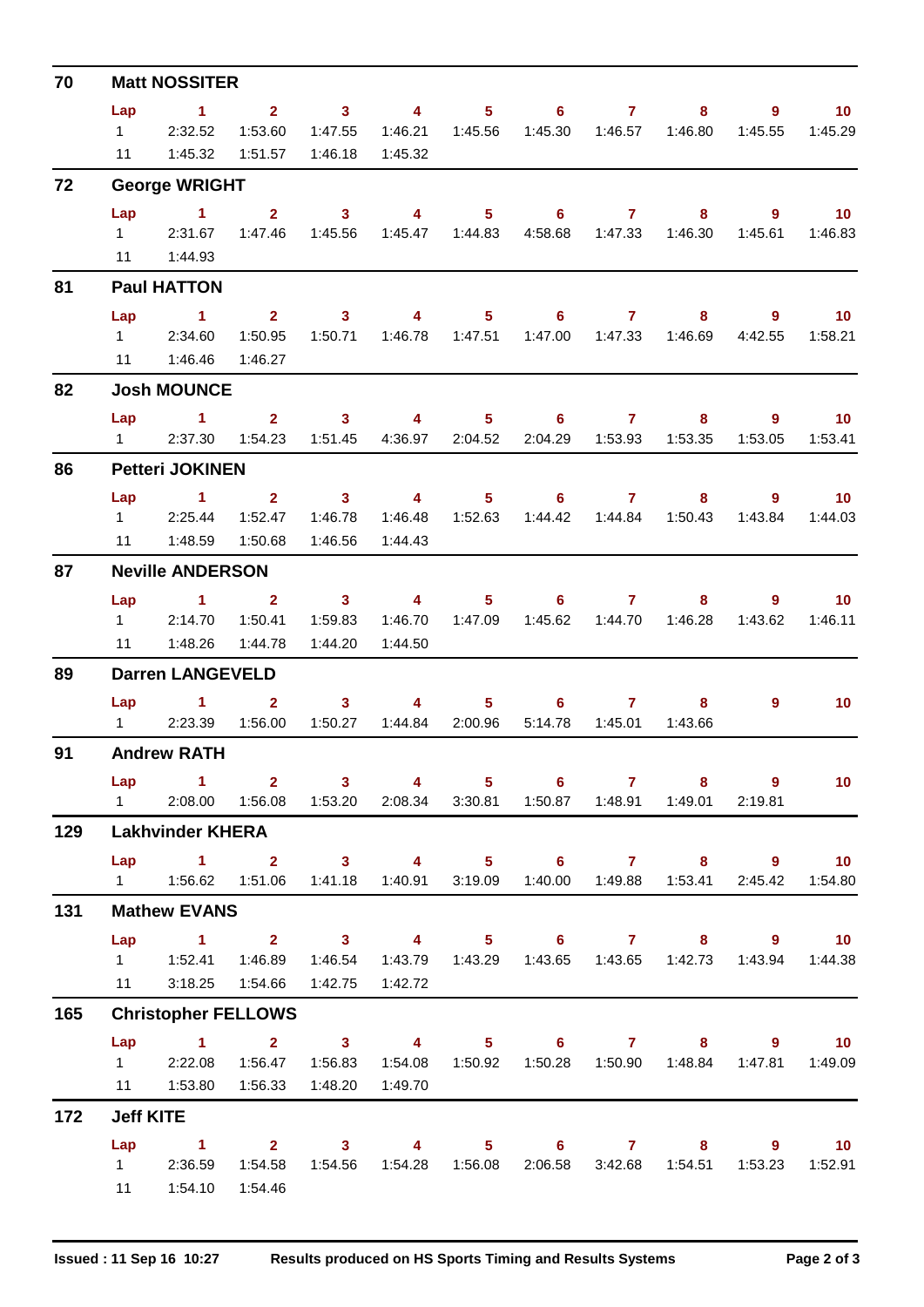| 199 |     | <b>Nik GROVE</b>     |              |         |         |         |         |         |         |         |         |
|-----|-----|----------------------|--------------|---------|---------|---------|---------|---------|---------|---------|---------|
|     | Lap | 1                    | $\mathbf{2}$ | 3       | 4       | 5       | 6       | 7       | 8       | 9       | 10      |
|     | 1   | 2:30.94              | 1:52.35      | 1:54.16 | 1:48.15 | 1:48.38 | 1:48.01 | 1:54.87 | 5:39.39 | 1:52.86 | 1:50.38 |
|     | 11  | 1:49.20              | 1:49.12      |         |         |         |         |         |         |         |         |
| 222 |     | <b>Peter EDWARDS</b> |              |         |         |         |         |         |         |         |         |
|     | Lap | 1                    | $\mathbf{2}$ | 3       | 4       | 5       | 6       | 7       | 8       | 9       | 10      |
|     |     | 2:28.32              | 1:46.33      | 1:48.46 | 1:45.35 | 1:39.66 | 1:45.46 | 1:39.31 | 1:40.79 | 1:47.98 | 3:31.35 |
|     | 11  | 1:43.96              | 1:42.96      | 1:43.28 |         |         |         |         |         |         |         |
| 991 |     | <b>Jamie STURGES</b> |              |         |         |         |         |         |         |         |         |
|     | Lap | 1.                   | $\mathbf{2}$ | 3       | 4       | 5       | 6       | 7       | 8       | 9       | 10      |
|     | 1   | 2:21.53              | 1:49.58      | 1:47.73 | 1:50.27 | 1:47.58 | 1:47.04 | 1:48.16 | 1:45.96 | 1:45.06 | 1:45.43 |
|     | 11  | 1:45.92              | 1:45.50      | 1:44.68 | 1:45.81 |         |         |         |         |         |         |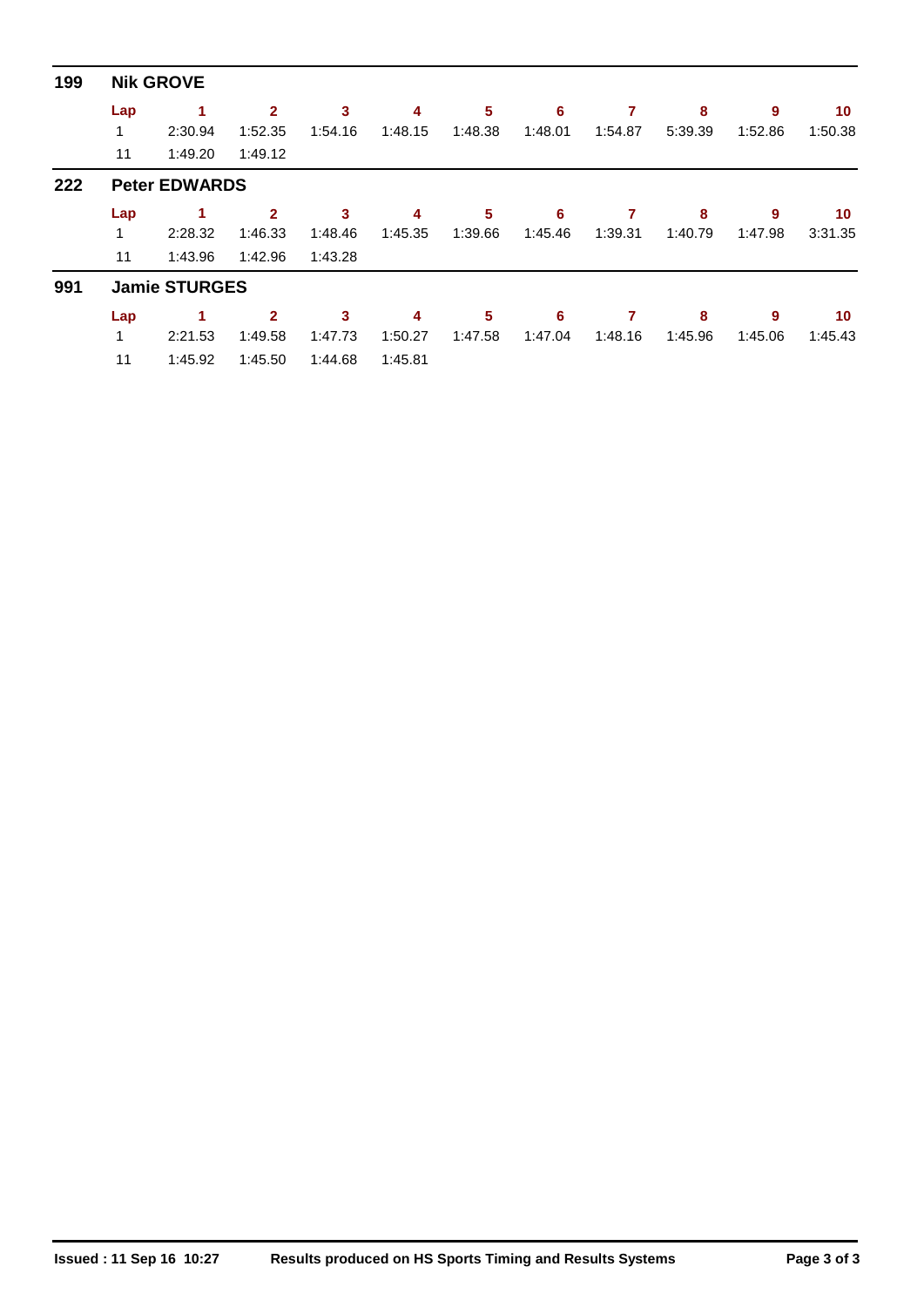# **RACE GRI**

## **Cartek Roadsports Series**

**Race 17**

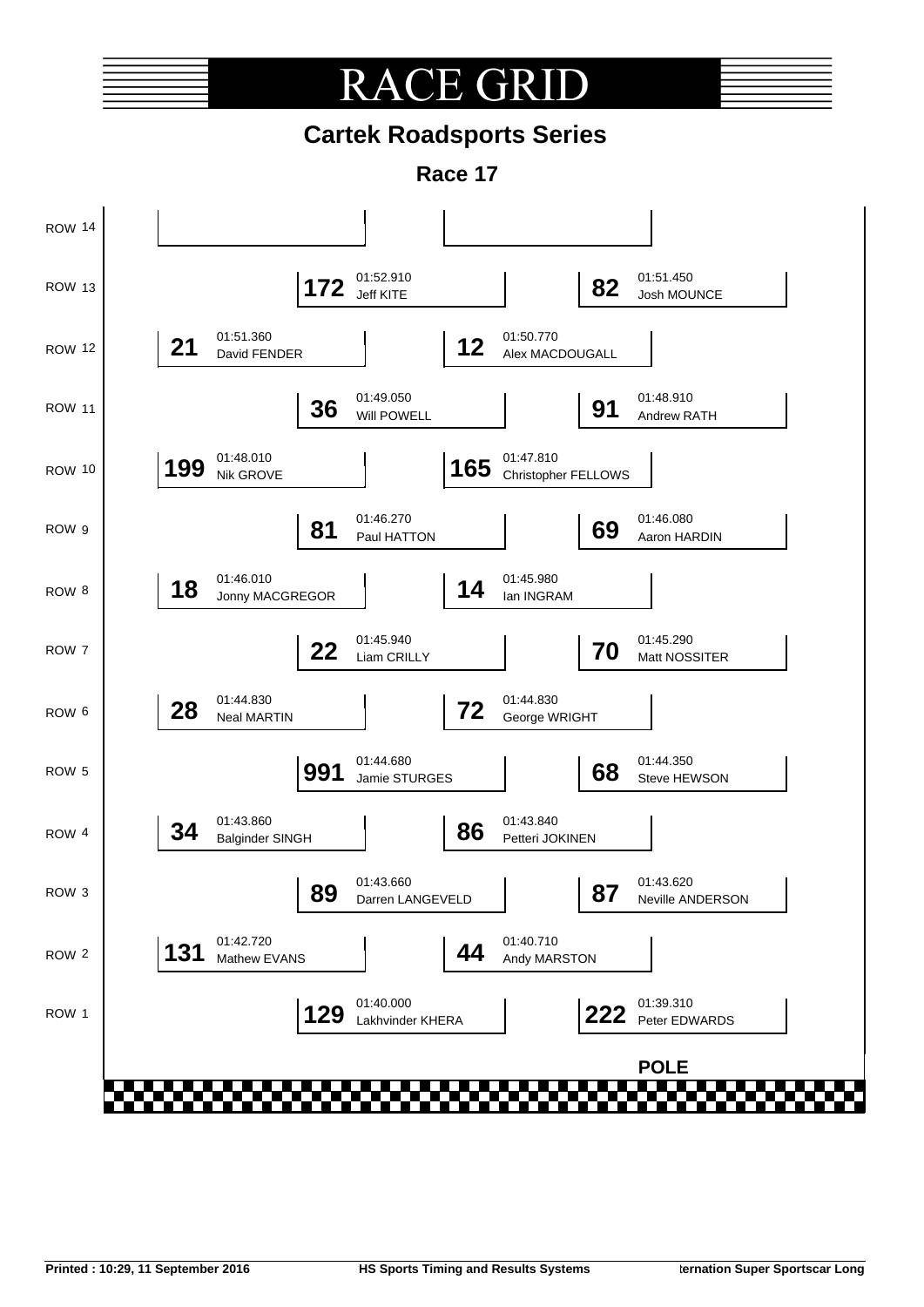

**Provisional Results - Race 17**

| <b>PI</b>      | <b>No</b>             | C1 | <b>Name</b>                         | Car                        | Laps | <b>Time</b> |            | Behind MPH Best Lap on MPH |              |           |
|----------------|-----------------------|----|-------------------------------------|----------------------------|------|-------------|------------|----------------------------|--------------|-----------|
| 1              | 129                   | L  | <b>Lakhvinder KHERA</b>             | <b>BMW E92 M3</b>          | 26   | 45:50.36    |            | 69.77 1:39.21              | 13           | 74.39     |
| 2              | 991                   | A  | <b>Jamie STURGES</b>                | <b>Seat Supercopa</b>      | 26   | 45:55.84    | 5.48       | 69.63 1:41.31              | 9            | 72.85     |
| 3              | 44                    | A  | <b>Andy MARSTON/Brett EVANS</b>     | <b>BMW E46 M3</b>          | 26   | 46:26.82    | 36.46      | 68.85 1:41.71              | 9            | 72.56     |
| 4              | 34                    | Α  | <b>Balginder SINGH</b>              | <b>BMW M3</b>              | 26   | 47:13.80    | 1:23.44    | 67.71 1:43.65              | 8            | 71.20     |
| 5              | 72                    | С  | George WRIGHT/Jack WRIGHT           | Porsche 944S2              | 26   | 47:19.75    | 1:29.39    | 67.57 1:43.35              | 25           | 71.41     |
| 6              | 89                    | C  | <b>Darren LANGEVELD</b>             | <b>Renault Clio</b>        | 25   | 45:56.83    | 1 Lap      | 66.92 1:44.95              | 9            | 70.32     |
| $\overline{7}$ | 22                    | C  | <b>Liam CRILLY</b>                  | Mazda RX8                  | 25   | 46:00.91    | 1 Lap      | 66.83 1:45.61              | 8            | 69.88     |
| 8              | 86                    | C  | <b>Petteri JOKINEN</b>              | <b>Mini Cooper S</b>       | 25   | 46:01.05    | 1 Lap      | 66.82 1:44.52              | 20           | 70.61     |
| 9              | 68                    | в  | <b>Steve HEWSON</b>                 | Peugeot 106 GTi            | 25   | 46:03.28    | 1 Lap      | 66.77 1:44.22              | 18           | 70.81     |
| 10             | 18                    | C  | <b>Jonny MACGREGOR</b>              | Mazda RX8                  | 25   | 46:11.45    | 1 Lap      | 66.57 1:45.38              | 5            | 70.03     |
| 11             | 81                    | C  | <b>Paul HATTON</b>                  | <b>Ford Focus</b>          | 25   | 46:14.71    | 1 Lap      | 66.49 1:46.42              | $\mathbf{2}$ | 69.35     |
| 12             | 70                    | в  | <b>Matt NOSSITER</b>                | Porsche 924                | 25   | 46:15.11    | 1 Lap      | 66.48 1:44.73              | 15           | 70.47     |
| 13             | 14                    | в  | Ian INGRAM/Antony WILSON            | Ginetta G20                | 25   | 46:54.85    | 1 Lap      | 65.55 1:45.29              | 18           | 70.09     |
| 14             | 69                    | C  | <b>Aaron HARDIN/David SLATER</b>    | <b>Renault Clio 172</b>    | 25   | 47:06.67    | 1 Lap      | 65.27 1:47.19              | 11           | 68.85     |
| 15             | 165                   | C  | <b>Christopher FELLOWS</b>          | Ginetta G27                | 25   | 47:23.99    | 1 Lap      | 64.87 1:48.04              | 7            | 68.31     |
| 16             | 199                   | C  | <b>Nik GROVE/Carlo TURNER</b>       | <b>BMW E36 328i</b>        | 25   | 47:26.30    | 1 Lap      | 64.82 1:47.53              | 11           | 68.63     |
| 17             | 91                    | C  | <b>Andrew RATH/Chris TILLY</b>      | <b>Mini Cooper S</b>       | 24   | 46:16.61    | 2 Laps     | 63.79 1:48.88              | 13           | 67.78     |
| 18             | 82                    | C  | <b>Josh MOUNCE/Russell HENNESSY</b> | <b>Toyota MR2 Roadster</b> | 24   | 46:50.57    | 2 Laps     | 63.02 1:50.65              | 18           | 66.70     |
| 19             | 21                    | в  | <b>David FENDER</b>                 | Caterham 21                | 24   | 46:51.82    | 2 Laps     | 62.99 1:49.35              | 14           | 67.49     |
| 20             | 172                   | D  | <b>Jeff KITE/Steve KITE</b>         | <b>Hyundai Coupe</b>       | 23   | 46:12.93    | 3 Laps     | 61.21 1:53.90              | 21           | 64.79     |
|                | <b>Not-Classified</b> |    |                                     |                            |      |             |            |                            |              |           |
|                | 87                    | A  | <b>Neville ANDERSON</b>             | <b>BMW M3</b>              | 23   | 41:46.43    | <b>DNF</b> | 67.72 1:43.69              | 14           | 71.17     |
|                | 131                   | A  | <b>Mathew EVANS</b>                 | <b>BMW M3</b>              | 20   | 36:19.15    | <b>DNF</b> | 67.73 1:41.95              | 16           | 72.39     |
|                | 36                    | D  | <b>Will POWELL</b>                  | <b>Toyota MR2 Mk2</b>      | 20   | 39:17.21    | <b>DNF</b> | 62.62 1:50.13              | $\mathbf{2}$ | 67.01     |
|                | 28                    | в  | <b>Neal MARTIN</b>                  | <b>Honda Civic</b>         | 14   | 26:04.05    | <b>DNF</b> | 66.06 1:43.59              | 11           | 71.24     |
|                | 222                   | в  | <b>Peter EDWARDS/James ROSS</b>     | <b>Vauxhall Astra VXR</b>  | 12   | 31:52.65    | <b>DNF</b> | 46.30 1:39.69              | 6            | 74.03     |
|                | <b>Non-Starters</b>   |    |                                     |                            |      |             |            |                            |              |           |
|                | 12                    | D  | <b>Alex MACDOUGALL</b>              | <b>Renault Clio 172</b>    |      |             |            |                            |              |           |
|                | <b>Fastest Lap</b>    |    |                                     |                            |      |             |            |                            |              |           |
|                | 129                   | т. | <b>Lakhvinder KHERA</b>             | <b>BMW E92 M3</b>          |      |             |            | 1:39.21                    | 13           | 74.39     |
|                | 222                   | в  | <b>Peter EDWARDS/James ROSS</b>     | <b>Vauxhall Astra VXR</b>  |      |             |            | 1:39.69                    | 6            | 74.03 Rec |
|                | 991                   | A  | <b>Jamie STURGES</b>                | <b>Seat Supercopa</b>      |      |             |            | 1:41.31                    | 9            | 72.85 Rec |
|                | 72                    | C  | George WRIGHT/Jack WRIGHT           | Porsche 944S2              |      |             |            | 1:43.35                    | 25           | 71.41 Rec |
|                | 36                    | D  | <b>Will POWELL</b>                  | Toyota MR2 Mk2             |      |             |            | 1:50.13                    | $\mathbf{2}$ | 67.01     |

**Weather / Track:** Bright / Dry

**Start Time : 14:25 Rockingham Internation Super Sportscar Long <b>29 Sep 16 10:06 29 Sep 16 10:06 Clerk of Course : Time Issued : Chief Timekeeper : Terry Stevens**

**THESE RESULTS REMAIN PROVISIONAL FOR A MINIMUM OF 30 MINUTES FROM THE TIME OF ISSUE AND UNTIL ALL JUDICIAL AND TECHNICAL MATTERS HAVE BEEN SETTLED.**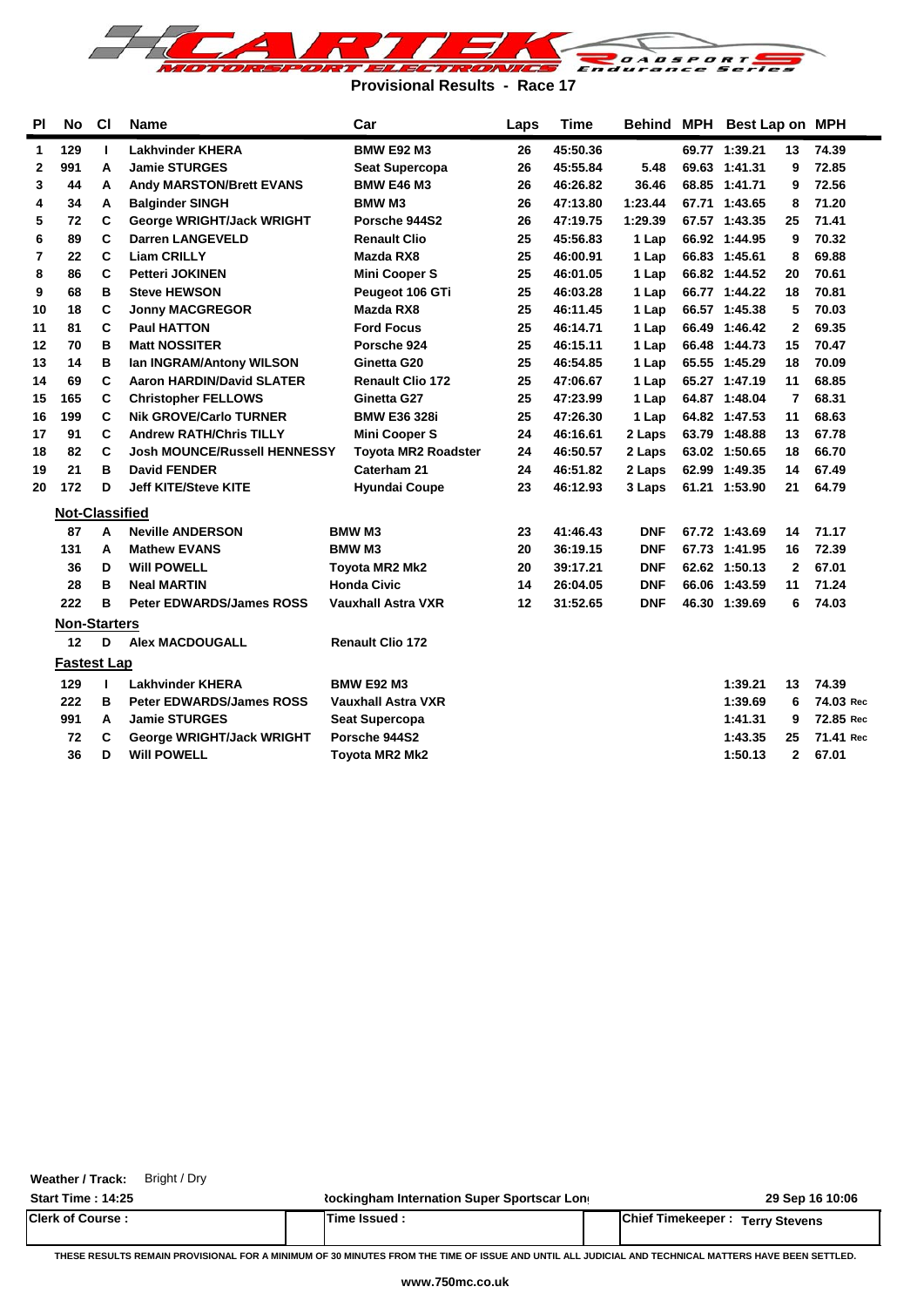# Lap Chart Cartek Roadsports Series - Race 17

|     | Lap 1       |    | Lap 2       |     | Lap <sub>3</sub> |     | Lap <sub>4</sub> |     | Lap <sub>5</sub> |    | Lap6         |    | Lap <sub>7</sub> |    | Lap 8        |    | Lap 9           |     | Lap <sub>10</sub> |
|-----|-------------|----|-------------|-----|------------------|-----|------------------|-----|------------------|----|--------------|----|------------------|----|--------------|----|-----------------|-----|-------------------|
| No. | Time        | No | Time        | No  | Time             | No  | Time             | No. | Time             | No | Time         | No | Time             | No | Time         | No | Time            | No. | Time              |
|     | 44 1.51.48  |    | 991 3:34.25 |     | 991 5:17.51      | 991 | 7:00.07          |     | 991 8:42.74      |    | 991 10:24.75 |    | 991 12:07.20     |    | 222 13:49.99 |    | 222 15:29.84    |     | 44 17:16.33       |
|     | 991 1:51.53 |    | 44 3:35.32  | 44  | 5:18.40          | 44  | 7:01.25          |     | 44 8:43.49       |    | 44 10:25.47  |    | 44 12:08.33      |    | 991 13:51.22 |    | 991 15:32.53    |     | 222 17:16.57      |
|     | 87 1:54.39  |    | 87 3:38.67  | 87  | 5:23.84          | 87  | 7:08.97          |     | 222 8:49.48      |    | 222 10:29.17 |    | 222 12:09.23     |    | 44 13:52.40  |    | 44 15:34.11     |     | 82 17:18.86 *1    |
|     | 72 1:55.40  |    | 131 3:39.47 |     | 131 5:24.67      | 222 | 7:09.40          |     | 87 8:54.08       |    | 131 10:40.28 |    | 87 12:25.99      |    | 129 14:07.60 |    | 129 15:48.06    |     | 21 17:20.07 *1    |
|     | 131 1:55.71 |    | 72 3:41.51  |     | 222 5:26.85      | 131 | 7:10.00          |     | 131 8:54.62      |    | 87 10:40.90  |    | 129 12:26.28     |    | 87 14:11.12  |    | 172 15:53.91 *1 |     | 991 17:20.12      |
|     | 28 1:56.42  |    | 28 3:42.30  |     | 72 5:27.05       |     | 72 7:12.19       |     | 72 8:56.78       |    | 129 10:41.04 |    | 131 12:27.64     |    | 131 14:12.06 |    | 87 15:55.31     |     | 129 17:36.16      |
|     | 68 1:57.03  |    | 68 3:43.27  | 28  | 5:27.90          | 28  | 7:12.85          |     | 129 8:57.59      |    | 72 10:42.57  |    | 72 12:28.62      |    | 72 14:13.49  |    | 72 15:58.94     |     | 28 17:45.39       |
|     | 22 1:58.10  |    | 22 3:43.98  | 68  | 5:29.47          | 129 | 7:16.04          |     | 28 8:57.80       |    | 28 10:43.38  |    | 28 12:29.23      |    | 28 14:14.33  |    | 28 15:59.51     |     | 72 17:46.00       |
|     | 81 1:58.64  |    | 81 3:45.06  | 22  | 5:30.77          | 68  | 7:16.25          | 68  | 9:02.94          |    | 68 10:48.54  |    | 68 12:34.70      |    | 68 14:19.87  |    | 131 16:01.94    |     | 34 17:48.99       |
|     | 86 1:59.27  |    | 86 3:45.22  | 81. | 5:31.95          | 22  | 7:17.00          |     | 22 9:03.76       |    | 22 10:51.05  |    | 22 12:37.16      |    | 34 14:20.82  |    | 68 16:05.12     |     | 68 17:51.87       |
|     | 18 1:59.29  |    | 222 3:45.40 | 86  | 5:32.08          | 81  | 7:18.99          |     | 86 9:04.12       |    | 86 10:51.54  |    | 34 12:37.17      |    | 22 14:22.77  |    | 34 16:05.25     |     | 87 17:55.03       |
|     | 89 2:00.03  |    | 18 3:45.96  |     | 129 5:32.42      | 86  | 7:19.10          | 81  | 9:05.85          |    | 34 10:51.71  |    | 86 12:38.15      |    | 86 14:23.32  |    | 86 16:10.13     |     | 22 17:56.92       |
|     | 34 2:00.43  |    | 34 3:46.46  | 18  | 5:34.38          | 34  | 7:20.42          | 34  | 9:06.05          |    | 81 10:53.31  |    | 18 12:40.31      |    | 18 14:25.77  |    | 22 16:10.51     |     | 86 17:57.15       |
|     | 14 2:01.54  |    | 89 3:48.63  | 34  | 5:34.46          | 18  | 7:21.88          | 18  | 9:07.26          |    | 18 10:53.80  |    | 81 12:41.37      |    | 89 14:27.44  |    | 18 16:12.27     |     | 172 17:57.98 *1   |
|     | 70 2:02.17  |    | 129 3:50.25 | 89  | 5:35.55          | 89  | 7:22.18          | 89  | 9:07.91          |    | 89 10:54.16  |    | 89 12:41.63      |    | 81 14:28.49  |    | 89 16:12.39     |     | 89 17:59.48       |
|     | 222 2:02.63 |    | 14 3:50.31  | 14  | 5:40.61          | 70  | 7:28.36          |     | 70 9:14.28       |    | 70 11:00.94  |    | 70 12:46.48      |    | 70 14:32.53  |    | 81 16:15.64     |     | 18 18:00.24       |
|     | 36 2:03.78  |    | 70 3:50.77  | 70  | 5:41.21          | 14  | 7:30.84          | 14  | 9:21.03          |    | 69 11:10.37  |    | 69 12:57.84      |    | 69 14:49.99  |    | 70 16:17.93     |     | 81 18:03.07       |
|     | 69 2:04.28  |    | 36 3:53.91  | 69  | 5:43.66          | 69  | 7:31.40          |     | 69 9:21.44       |    | 14 11:11.69  |    | 14 13:00.44      |    | 14 14:50.58  |    | 69 16:39.79     |     | 70 18:03.36       |
|     | 129 2:04.80 |    | 69 3:54.51  | 36  | 5:45.09          |     | 165 7:35.97      |     | 165 9:24.88      |    | 165 11:13.77 |    | 165 13:01.81     |    | 165 14:51.25 |    | 14 16:40.29     |     | 69 18:27.17       |
|     | 165 2:05.51 |    | 165 3:55.76 |     | 165 5:45.24      | 36  | 7:36.02          |     | 36 9:27.37       |    | 199 11:15.72 |    | 199 13:03.73     |    | 199 14:52.25 |    | 165 16:42.11    |     | 14 18:28.75       |
|     | 199 2:06.82 |    | 199 3:56.91 |     | 199 5:46.26      | 199 | 7:37.91          |     | 199 9:27.58      |    | 36 11:18.82  |    | 36 13:10.41      |    | 36 15:01.78  |    | 199 16:42.11    |     | 199 18:32.09      |
|     | 172 2:08.23 |    | 172 4:02.67 | 91. | 5:56.74          | 91  | 7:49.00          |     | 91 9:41.45       |    | 91 11:32.97  |    | 91 13:25.32      |    | 91 15:17.36  |    | 36 16:53.21     |     | 165 18:32.91      |
|     | 91 2:09.90  |    | 91 4:03.56  | 82  | 5.58.64          | 82  | 7:51.71          |     | 82 9:44.59       |    | 82 11:37.87  |    | 82 13:30.83      |    | 82 15:24.03  |    | 91 17:10.10     |     | 36 18:49.18       |
|     | 21 2:10.22  |    | 82 4:04.90  |     | 172 5:59.85      | 21  | 7:52.43          |     | 21 9:45.31       |    | 21 11:38.44  |    | 21 13:31.01      |    | 21 15:25.02  |    |                 |     |                   |
|     | 82 2:11.01  |    | 21 4:05.50  |     | 21 6:00.07       |     | 172 7:55.10      |     | 172 9:49.71      |    | 172 11:44.24 |    | 172 13:49.10     |    |              |    |                 |     |                   |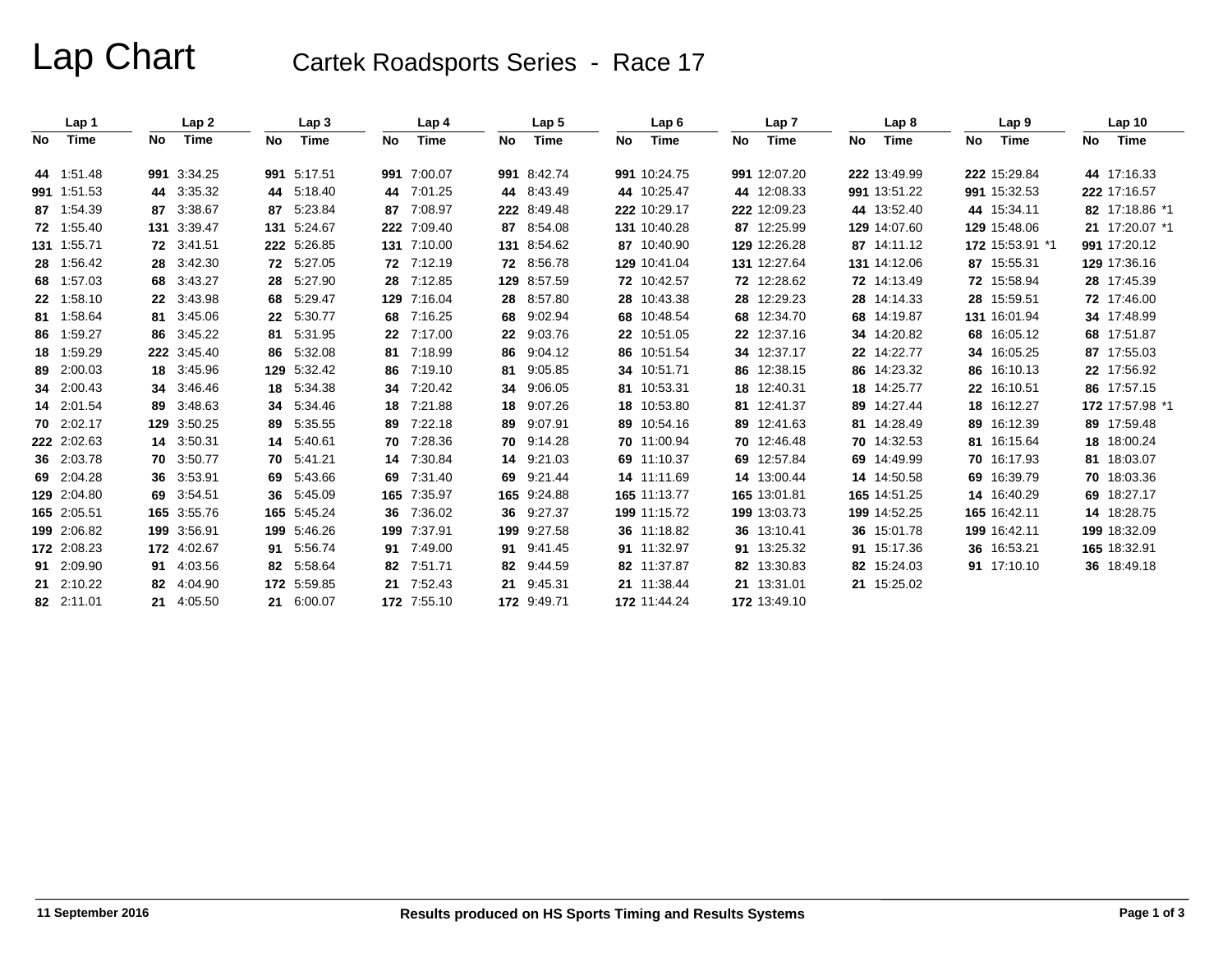# Lap Chart Cartek Roadsports Series - Race 17

| Lap 11          |    | Lap 12          |    | Lap <sub>13</sub> |    | Lap 14          |    | Lap <sub>15</sub> |    | Lap <sub>16</sub> |    | Lap <sub>17</sub> |    | Lap <sub>18</sub> |    | Lap <sub>19</sub> | Lap20           |
|-----------------|----|-----------------|----|-------------------|----|-----------------|----|-------------------|----|-------------------|----|-------------------|----|-------------------|----|-------------------|-----------------|
| No Time         | No | Time            | No | Time              | No | Time            | No | Time              | No | Time              | No | Time              | No | Time              | No | Time              | No Time         |
| 44 18:59.78     |    | 44 20:42.09     |    | 44 22:24.44       |    | 44 24:14.40     |    | 86 26:45.64       |    | 86 28:34.98       |    | 991 30:34.03      |    | 991 32:16.43      |    | 991 33:58.28      | 991 35:40.45    |
| 131 19:00.30 *1 |    | 131 20:42.66 *1 |    | 131 22:25.03 *1   |    | 87 24:16.58 *1  |    | 68 26:48.36       |    | 991 28:51.54      |    | 129 30:40.17      |    | 129 32:20.32      |    | 129 34:00.83      | 21 35:40.51 *2  |
| 91 19:04.30 *1  |    | 87 20:47.88 *1  |    | 87 22:32.25 *1    |    | 91 24:18.61 *2  |    | 82 26:49.95 *1    |    | 172 28:56.83 *2   |    | 44 30:48.29       |    | 44 32:32.54       |    | 44 34:16.99       | 129 35:40.90    |
| 82 19:11.68 *1  |    | 91 21:02.13 *1  |    | 82 22:56.14 *1    |    | 21 24:22.12 *2  |    | 172 27:02.66 *2   |    | 129 28:58.37      |    | 172 30:51.48 *2   |    | 69 32:39.93 *1    |    | 14 34:25.58 *1    | 44 36:00.70     |
| 21 19:12.41 *1  |    | 82 21:04.01 *1  |    | 68 23:09.20       |    | 34 24:30.18 *1  |    | 991 27:09.28      |    | 69 29:03.18 *1    |    | 69 30:52.04 *1    |    | 14 32:40.29 *1    |    | 69 34:28.07 *1    | 14 36:11.46 *1  |
| 28 19:28.98     |    | 21 21:11.31 *1  |    | 172 23:13.16 *2   |    | 72 24:39.72 *1  |    | 69 27:14.31 *1    |    | 44 29:03.73       |    | 14 30:52.36 *1    |    | 131 32:43.50      |    | 131 34:30.49      | 69 36:18.35 *1  |
| 34 19:33.13     |    | 28 21:12.78     |    | 86 23:15.63       |    | 82 24:47.61 *1  |    | 14 27:14.95 *1    |    | 14 29:04.33 *1    |    | 165 30:58.30 *1   |    | 172 32:46.35 *2   |    | 165 34:37.05 *1   | 131 36:19.15    |
| 72 19:33.90     |    | 172 21:18.53 *2 |    | 28 23:17.11       |    | 68 24:54.43     |    | 129 27:16.46      |    | 165 29:09.01 *1   |    | 131 31:00.41      |    | 165 32:48.04 *1   |    | 172 34:41.50 *2   | 165 36:27.03 *1 |
| 68 19:37.34     |    | 68 21:22.41     |    | 89 23:18.25       |    | 86 25:00.80     |    | 44 27:16.69       |    | 199 29:12.02 *1   |    | 199 31:04.22 *1   |    | 199 32:53.99 *1   |    | 199 34:42.72 *1   | 87 36:28.67     |
| 22 19:42.67     |    | 34 21:24.98     |    | 22 23:19.48       |    | 172 25:08.37 *2 |    | 165 27:19.63 *1   |    | 131 29:15.89      |    | 87 31:15.58       |    | 87 32:59.39       |    | 87 34:43.21       | 199 36:33.52 *1 |
| 86 19:43.02     |    | 72 21:27.29     |    | 18 23:23.08       |    | 89 25:10.72     |    | 199 27:23.50 *1   |    | 36 29:24.19 *1    |    | 36 31:17.75 *1    |    | 36 33:10.75 *1    |    | 34 34:57.33       | 172 36:37.61 *2 |
| 89 19:44.93     |    | 22 21:30.49     |    | 81 23:25.74       |    | 81 25:16.99     |    | 36 27:31.39 *1    |    | 87 29:30.57       |    | 34 31:28.04       |    | 34 33:12.19       |    | 36 35:04.42 *1    | 34 36:41.98     |
| 18 19:46.12     |    | 86 21:30.54     |    | 70 23:31.83       |    | 69 25:26.01 *1  |    | 131 27:33.94      |    | 34 29:43.90       |    | 91 31:35.87 *1    |    | 72 33:22.53       |    | 72 35:07.19       | 72 36:52.35     |
| 81 19:50.97     |    | 89 21:31.43     |    | 165 23:38.95 *1   |    | 991 25:26.47    |    | 87 27:44.80       |    | 91 29:46.68 *1    |    | 72 31:37.55       |    | 91 33:26.31 *1    |    | 89 35:13.67       | 36 36:58.11 *1  |
| 70 19:51.19     |    | 18 21:32.69     |    | 991 23:44.40      |    | 14 25:27.93 *1  |    | 91 27:56.72 *1    |    | 72 29:53.23       |    | 89 31:41.53       |    | 89 33:27.50       |    | 22 35:16.45       | 89 36:59.94     |
| 69 20:14.36     |    | 81 21:38.47     |    | 36 23:47.03 *1    |    | 165 25:29.35 *1 |    | 34 27:59.94       |    | 89 29:55.65       |    | 22 31:42.72       |    | 22 33:29.03       |    | 91 35:16.82 *1    | 22 37:03.34     |
| 14 20:17.41     |    | 70 21:39.10     |    | 129 23:53.63      |    | 199 25:34.69 *1 |    | 21 28:04.44 *1    |    | 22 29:55.99       |    | 18 31:43.48       |    | 18 33:29.74       |    | 86 35:22.11       | 91 37:06.31 *1  |
| 199 20:19.62    |    | 36 21:56.00 *1  |    | 131 24:08.45      |    | 129 25:34.97    |    | 22 28:07.71       |    | 18 29:57.08       |    | 86 31:50.09       |    | 86 33:35.20       |    | 18 35:26.86       | 86 37:06.63     |
| 991 20:21.30    |    | 991 22:02.98    |    |                   |    | 36 25:38.78 *1  |    | 72 28:08.19       |    | 21 29:58.33 *1    |    | 222 31:52.65 *5   |    | 81 33:41.49       |    | 81 35:28.31       | 18 37:13.40     |
| 165 20:30.70    |    | 69 22:08.65     |    |                   |    | 131 25:50.89    |    | 89 28:08.75       |    | 82 30:01.04 *1    |    | 81 31:54.52       |    | 70 33:42.02       |    | 70 35:28.56       | 68 37:15.23     |
| 129 20:33.57    |    | 14 22:13.07     |    |                   |    | 87 26:00.27     |    | 18 28:10.80       |    | 81 30:07.44       |    | 70 31:55.75       |    | 68 33:45.07       |    | 68 35:29.68       | 81 37:15.99     |
|                 |    | 129 22:14.42    |    |                   |    | 28 26:04.05     |    | 81 28:20.09       |    | 70 30:07.88       |    | 82 31:56.18 *1    |    | 82 33:48.20 *1    |    | 82 35:38.85 *1    | 70 37:16.02     |
|                 |    | 199 22:14.44    |    |                   |    | 91 26:07.49 *1  |    | 70 28:21.51       |    | 222 30:07.95 *5   |    | 21 31:58.10 *1    |    | 21 33:49.68 *1    |    |                   |                 |
|                 |    |                 |    |                   |    | 34 26:14.67     |    |                   |    | 68 30:15.98       |    | 68 32:00.85       |    |                   |    |                   |                 |
|                 |    |                 |    |                   |    | 21 26:15.09 *1  |    |                   |    |                   |    |                   |    |                   |    |                   |                 |
|                 |    |                 |    |                   |    | 22 26:21.55     |    |                   |    |                   |    |                   |    |                   |    |                   |                 |
|                 |    |                 |    |                   |    | 72 26:24.53     |    |                   |    |                   |    |                   |    |                   |    |                   |                 |
|                 |    |                 |    |                   |    | 18 26:24.72     |    |                   |    |                   |    |                   |    |                   |    |                   |                 |

**70** 26:36.78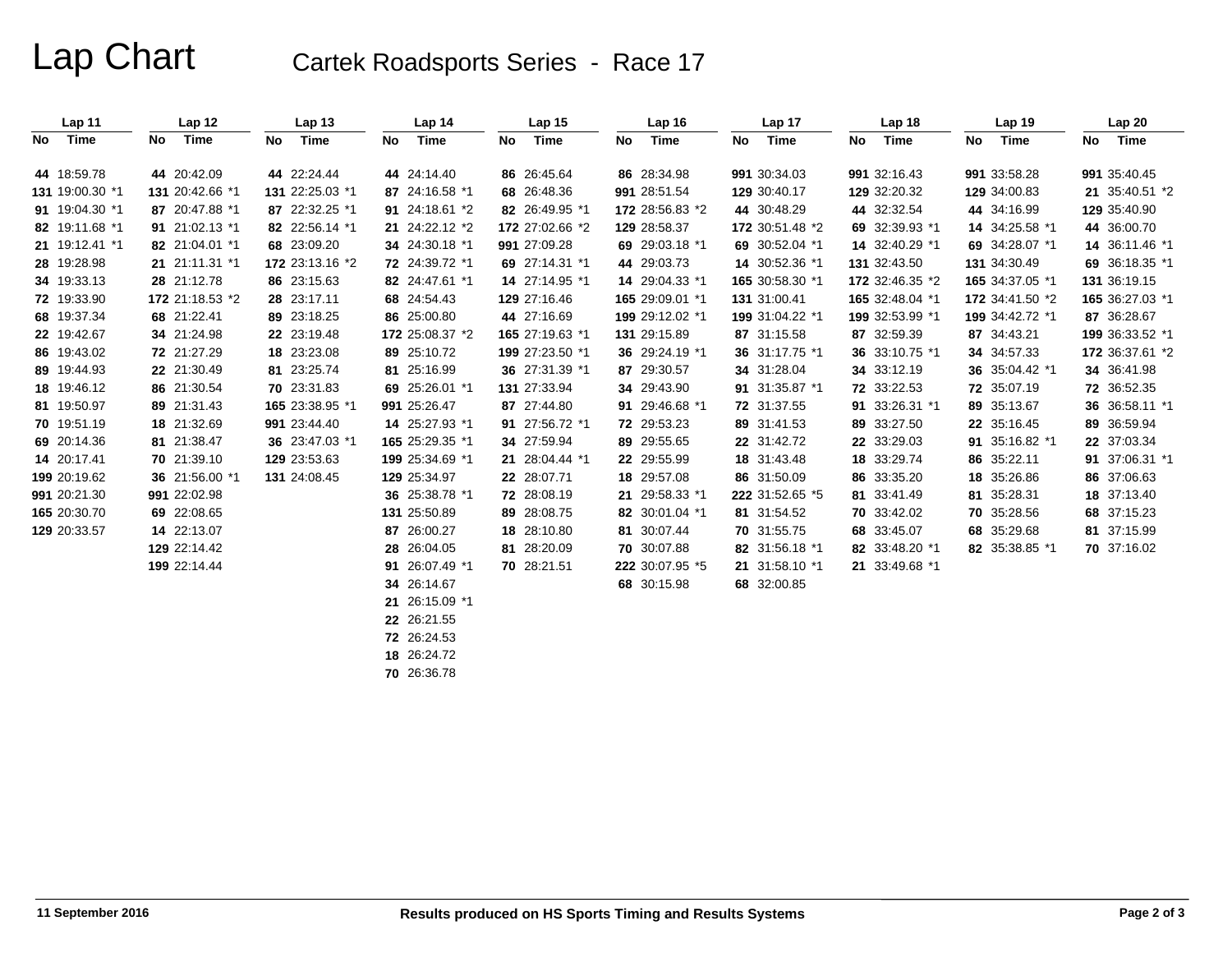# Lap Chart Cartek Roadsports Series - Race 17

|      | Lap21           |    | Lap22           |     | Lap23           |    | Lap <sub>24</sub> |    | Lap25           |    | Lap26           |    | Lap 27 |    | Lap28 |    | Lap29 |    | Lap30 |
|------|-----------------|----|-----------------|-----|-----------------|----|-------------------|----|-----------------|----|-----------------|----|--------|----|-------|----|-------|----|-------|
| No l | Time            | No | Time            | No. | Time            | No | Time              | No | Time            | No | Time            | No | Time   | No | Time  | No | Time  | No | Time  |
|      | 129 37:23.02    |    | 129 39:04.13    |     | 129 40:45.31    |    | 129 42:25.62      |    | 129 44:08.93    |    | 129 45:50.36    |    |        |    |       |    |       |    |       |
|      | 991 37:24.23    |    | 70 39:04.44 *1  |     | 18 40:47.07 *1  |    | 68 42:30.94 *1    |    | 991 44:13.83    |    | 991 45:55.84    |    |        |    |       |    |       |    |       |
|      | 82 37:30.61 *2  |    | 991 39:07.08    |     | 991 40:49.08    |    | 991 42:31.02      |    | 22 44:14.06 *1  |    | 89 45:56.83 *1  |    |        |    |       |    |       |    |       |
|      | 21 37:31.53 *2  |    | 36 39:17.21 *2  |     | 81 40:50.96 *1  |    | 18 42:36.42 *1    |    | 86 44:14.88 *1  |    | 22 46:00.91 *1  |    |        |    |       |    |       |    |       |
|      | 44 37:44.52     |    | 82 39:21.80 *2  |     | 70 40:51.34 *1  |    | 91 42:37.01 *2    |    | 68 44:17.28 *1  |    | 86 46:01.05 *1  |    |        |    |       |    |       |    |       |
|      | 14 37:57.99 *1  |    | 21 39:23.19 *2  |     | 44 41:13.97     |    | 81 42:39.31 *1    |    | 172 44:19.03 *3 |    | 68 46:03.28 *1  |    |        |    |       |    |       |    |       |
|      | 69 38:07.18 *1  |    | 44 39:28.64     |     | 82 41:14.19 *2  |    | 70 42:39.99 *1    |    | 18 44:24.20 *1  |    | 18 46:11.45 *1  |    |        |    |       |    |       |    |       |
|      | 87 38:15.75     |    | 14 39:44.89 *1  |     | 21 41:17.29 *2  |    | 44 42:57.74       |    | 81 44:26.33 *1  |    | 172 46:12.93 *3 |    |        |    |       |    |       |    |       |
|      | 165 38:17.39 *1 |    | 69 39:55.03 *1  |     | 14 41:31.79 *1  |    | 82 43:06.10 *2    |    | 91 44:26.33 *2  |    | 81 46:14.71 *1  |    |        |    |       |    |       |    |       |
|      | 199 38:22.72 *1 |    | 87 40:01.13     |     | 69 41:42.92 *1  |    | 21 43:08.83 *2    |    | 70 44:26.46 *1  |    | 70 46:15.11 *1  |    |        |    |       |    |       |    |       |
|      | 34 38:26.68     |    | 165 40:06.10 *1 |     | 87 41:46.43     |    | 14 43:19.90 *1    |    | 44 44:42.51     |    | 91 46:16.61 *2  |    |        |    |       |    |       |    |       |
|      | 172 38:33.63 *2 |    | 34 40:10.57     |     | 34 41:54.43     |    | 69 43:30.91 *1    |    | 82 44:58.76 *2  |    | 44 46:26.82     |    |        |    |       |    |       |    |       |
|      | 72 38:37.23     |    | 199 40:12.69 *1 |     | 165 41:56.01 *1 |    | 34 43:38.64       |    | 21 45:00.88 *2  |    | 82 46:50.57 *2  |    |        |    |       |    |       |    |       |
|      | 89 38:46.85     |    | 72 40:23.16     |     | 199 42:01.17 *1 |    | 165 43:45.60 *1   |    | 14 45:07.67 *1  |    | 21 46:51.82 *2  |    |        |    |       |    |       |    |       |
|      | 22 38:50.97     |    | 172 40:28.89 *2 |     | 72 42:08.09     |    | 199 43:49.41 *1   |    | 69 45:19.12 *1  |    | 14 46:54.85 *1  |    |        |    |       |    |       |    |       |
|      | 86 38:51.59     |    | 89 40:32.88     |     | 89 42:19.74     |    | 72 43:52.46       |    | 34 45:23.35     |    | 69 47:06.67 *1  |    |        |    |       |    |       |    |       |
|      | 91 38:55.90 *1  |    | 22 40:38.54     |     | 172 42:22.79 *2 |    | 89 44:06.46       |    | 165 45:34.51 *1 |    | 34 47:13.80     |    |        |    |       |    |       |    |       |
|      | 18 38:59.73     |    | 86 40:38.82     |     | 22 42:25.11     |    |                   |    | 72 45:35.81     |    | 72 47:19.75     |    |        |    |       |    |       |    |       |
|      | 68 39:00.17     |    | 68 40:45.00     |     | 86 42:25.60     |    |                   |    | 199 45:37.93 *1 |    | 165 47:23.99 *1 |    |        |    |       |    |       |    |       |
|      | 81 39:04.09     |    | 91 40:45.00 *1  |     |                 |    |                   |    |                 |    | 199 47:26.30 *1 |    |        |    |       |    |       |    |       |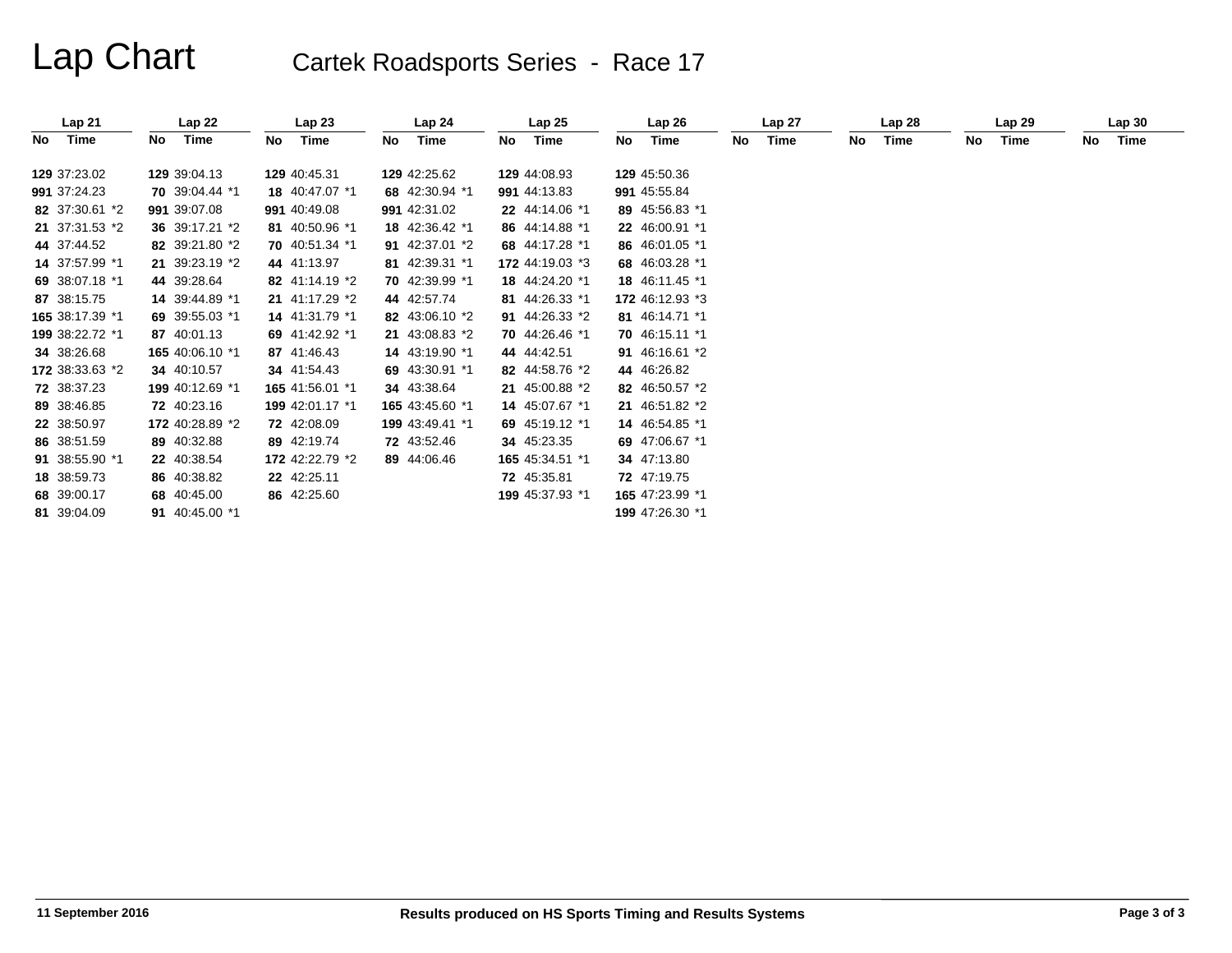## **Cartek Roadsports Series**

### **LAP TIMES - Race 17**

| 14 |                | lan INGRAM             |                               |                         |                         |                            |                            |                     |                         |                          |                             |
|----|----------------|------------------------|-------------------------------|-------------------------|-------------------------|----------------------------|----------------------------|---------------------|-------------------------|--------------------------|-----------------------------|
|    | Lap            | $\sim$ 1               | $2^{\circ}$                   | $\overline{\mathbf{3}}$ | $\overline{4}$          | $5 -$                      | $\overline{\phantom{0}}$ 6 | $\overline{7}$      | 8                       | 9                        | $\overline{10}$             |
|    | $1 \quad$      | 1:55.96                | 1:48.77                       | 1:50.30                 | 1:50.23                 | 1:50.19                    | 1:50.66                    | 1:48.75             | 1:50.14                 | 1:49.71                  | 1:48.46                     |
|    | 11             | 1:48.66                | 1:55.66                       | 3:14.86                 | 1:47.02                 | 1:49.38                    | 1:48.03                    | 1:47.93             | 1:45.29                 | 1:45.88                  | 1:46.53                     |
|    | 21             | 1:46.90                | 1:46.90                       | 1:48.11                 | 1:47.77                 | 1:47.18                    |                            |                     |                         |                          |                             |
| 18 |                | <b>Jonny MACGREGOR</b> |                               |                         |                         |                            |                            |                     |                         |                          |                             |
|    | Lap            | $\sim$ 1 $\sim$ 2      |                               | $\overline{\mathbf{3}}$ | $\overline{\mathbf{4}}$ | $\overline{\phantom{0}}$ 5 | $\overline{\phantom{a}}$ 6 | $\overline{7}$      | $\overline{\mathbf{8}}$ | $\overline{\phantom{a}}$ | $\overline{10}$             |
|    | $1 \quad$      | 1:53.42                | 1:46.67                       | 1:48.42                 | 1:47.50                 | 1:45.38                    | 1:46.54                    | 1:46.51             | 1:45.46                 | 1:46.50                  | 1:47.97                     |
|    | 11             | 1:45.88                | 1:46.57                       | 1:50.39                 | 3:01.64                 | 1:46.08                    | 1:46.28                    | 1:46.40             | 1:46.26                 | 1:57.12                  | 1:46.54                     |
|    | 21             | 1:46.33                | 1:47.34                       | 1:49.35                 | 1:47.78                 | 1:47.25                    |                            |                     |                         |                          |                             |
| 21 |                | <b>David FENDER</b>    |                               |                         |                         |                            |                            |                     |                         |                          |                             |
|    | Lap            | $\sim$ 1               | $\overline{2}$                | $\overline{\mathbf{3}}$ | $\overline{\mathbf{4}}$ | 5 <sub>5</sub>             | $\overline{\phantom{a}}$ 6 | $\overline{7}$      | 8                       | 9 <sup>°</sup>           | $\overline{10}$             |
|    | $1 \quad$      | 2:02.79                | 1:55.28                       | 1:54.57                 | 1:52.36                 | 1:52.88                    | 1:53.13                    | 1:52.57             | 1:54.01                 | 1:55.05                  | 1:52.34                     |
|    | 11             | 1:58.90                | 3:10.81                       | 1:52.97                 | 1:49.35                 | 1:53.89                    | 1:59.77                    | 1:51.58             | 1:50.83                 | 1:51.02                  | 1:51.66                     |
|    | 21             | 1:54.10                | 1:51.54                       | 1:52.05                 | 1:50.94                 |                            |                            |                     |                         |                          |                             |
| 22 |                | <b>Liam CRILLY</b>     |                               |                         |                         |                            |                            |                     |                         |                          |                             |
|    | Lap            | $\sim$ 1               | 2 <sup>7</sup>                | $\overline{\mathbf{3}}$ | $\overline{\mathbf{4}}$ | $\overline{\phantom{0}}$ 5 |                            | $6 \qquad \qquad 7$ | $\overline{\mathbf{8}}$ | $\overline{\phantom{a}}$ | $\overline{\phantom{0}}$ 10 |
|    | $1 \quad$      | 1:52.74                | 1:45.88                       | 1:46.79                 | 1:46.23                 | 1:46.76                    | 1:47.29                    | 1:46.11             | 1:45.61                 | 1:47.74                  | 1:46.41                     |
|    | 11             | 1:45.75                | 1:47.82                       | 1:48.99                 | 3:02.07                 | 1:46.16                    | 1:48.28                    | 1:46.73             | 1:46.31                 | 1:47.42                  | 1:46.89                     |
|    | 21             | 1:47.63                | 1:47.57                       | 1:46.57                 | 1:48.95                 | 1:46.85                    |                            |                     |                         |                          |                             |
| 28 |                | <b>Neal MARTIN</b>     |                               |                         |                         |                            |                            |                     |                         |                          |                             |
|    | Lap            | $\sim$ 1               | $2^{\circ}$                   | $\overline{\mathbf{3}}$ |                         |                            | 4 5 6 7                    |                     | 8                       | 9                        | $\overline{10}$             |
|    | $1 \quad \Box$ | 1:51.15                | 1:45.88                       | 1:45.60                 | 1:44.95                 | 1:44.95                    | 1:45.58                    | 1:45.85             | 1:45.10                 | 1:45.18                  | 1:45.88                     |
|    | 11             | 1:43.59                | 1:43.80                       | 2:04.33                 | 2:46.94                 |                            |                            |                     |                         |                          |                             |
| 34 |                | <b>Balginder SINGH</b> |                               |                         |                         |                            |                            |                     |                         |                          |                             |
|    | Lap            | $\mathbf 1$            | 2 <sub>2</sub>                | $\overline{\mathbf{3}}$ | $\overline{4}$          | 5 <sub>1</sub>             | $\overline{\phantom{0}}$ 6 | $\overline{7}$      | 8                       | 9                        | 10                          |
|    |                | 11.56.12               | 1:46.03                       | 1:48.00                 | 1:45.96                 | 1:45.63                    | 1:45.66                    | 1:45.46             | 1:43.65                 | 1:44.43                  | 1:43.74                     |
|    | 11             | 1:44.14                | 1:51.85                       | 3:05.20                 | 1:44.49                 | 1:45.27                    | 1:43.96                    | 1:44.14             | 1:44.15                 | 1:45.14                  | 1:44.65                     |
|    | 21             | 1:44.70                |                               |                         |                         | 1:44.21  1:44.71           | 1:50.45                    |                     |                         |                          |                             |
| 36 |                | <b>Will POWELL</b>     |                               |                         |                         |                            |                            |                     |                         |                          |                             |
|    | Lap            | $\sim$ $\sim$ 1.       |                               |                         | $2 \t 3 \t 4$           | $\overline{\phantom{1}}$ 5 | $\overline{\phantom{0}}$ 6 |                     | 7 8 9                   |                          | $\overline{10}$             |
|    | $1 \quad$      | 1:57.03                | 1:50.13                       | 1:51.18                 | 1:50.93                 | 1:51.35                    | 1:51.45                    | 1:51.59             | 1:51.37                 | 1:51.43                  | 1:55.97                     |
|    | 11             | 3:06.82                | 1:51.03                       | 1:51.75                 | 1:52.61                 | 1:52.80                    | 1:53.56                    | 1:53.00             | 1:53.67                 | 1:53.69                  | 2:19.10                     |
| 44 |                | <b>Andy MARSTON</b>    |                               |                         |                         |                            |                            |                     |                         |                          |                             |
|    | Lap            |                        | $\overline{1}$ $\overline{2}$ | $\overline{\mathbf{3}}$ | $\overline{4}$          | $\overline{\phantom{1}}$ 5 |                            | $6\qquad 7$         | $\overline{\mathbf{8}}$ | $\overline{\phantom{a}}$ | $\overline{10}$             |
|    | 1              | 1:47.88                | 1:43.84                       | 1:43.08                 | 1:42.85                 | 1:42.24                    | 1:41.98                    | 1:42.86             | 1:44.07                 | 1:41.71                  | 1:42.22                     |
|    | 11             | 1:43.45                | 1:42.31                       | 1:42.35                 | 1:49.96                 | 3:02.29                    | 1:47.04                    | 1:44.56             | 1:44.25                 | 1:44.45                  | 1:43.71                     |
|    | 21             | 1:43.82                | 1:44.12                       | 1:45.33                 | 1:43.77                 | 1:44.77                    | 1:44.31                    |                     |                         |                          |                             |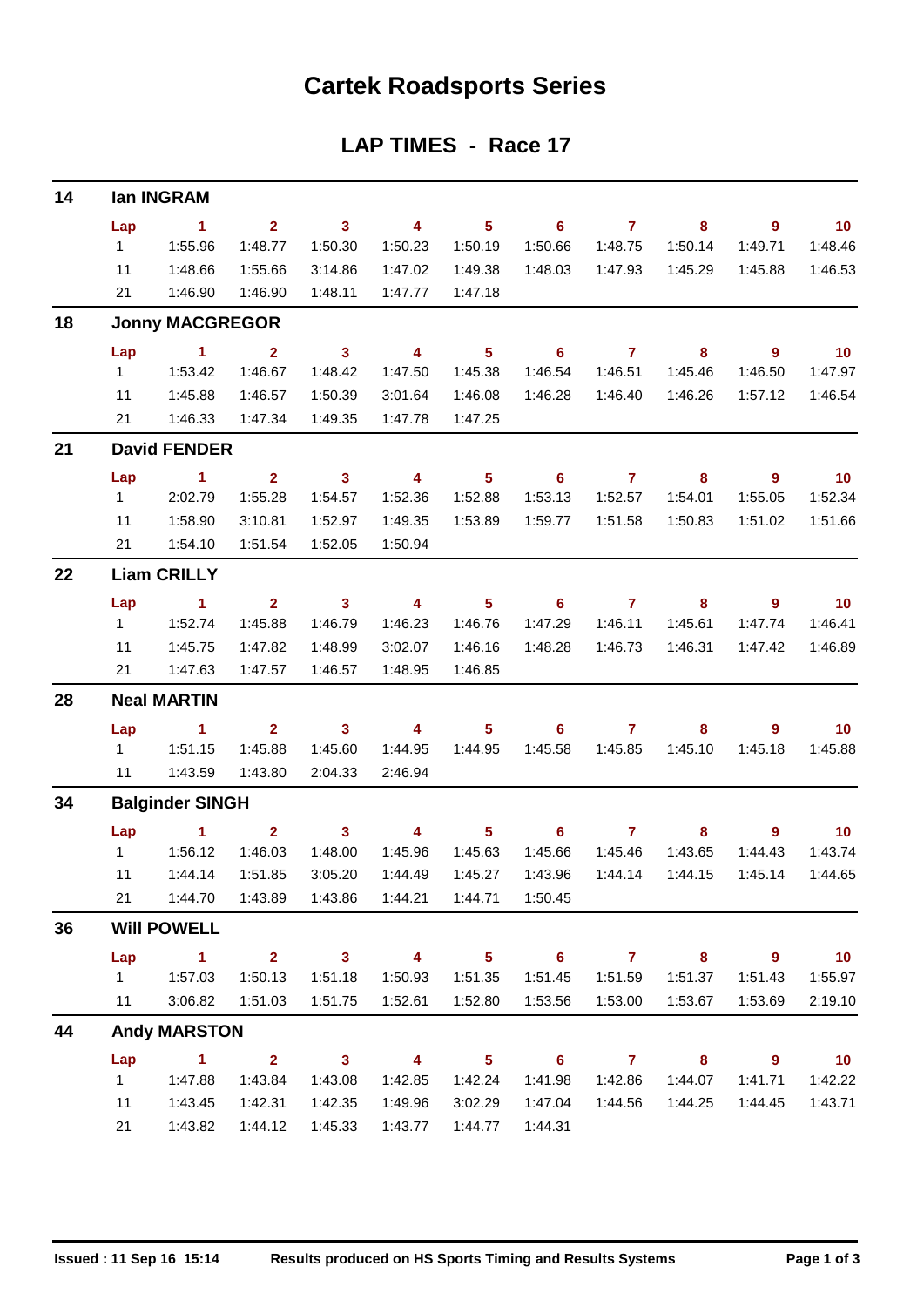| 68 |           | <b>Steve HEWSON</b>                     |                         |                         |                         |                |                            |                |                            |                            |                             |
|----|-----------|-----------------------------------------|-------------------------|-------------------------|-------------------------|----------------|----------------------------|----------------|----------------------------|----------------------------|-----------------------------|
|    | Lap       | $\sim$ 1                                | $2^{\circ}$             | $\overline{\mathbf{3}}$ | $\overline{4}$          | $5 -$          | $\overline{\phantom{0}}$ 6 | $\overline{7}$ | 8                          | $\overline{9}$             | $\overline{10}$             |
|    | $1 \quad$ | 1:52.19                                 | 1:46.24                 | 1:46.20                 | 1:46.78                 | 1:46.69        | 1:45.60                    | 1:46.16        | 1:45.17                    | 1:45.25                    | 1:46.75                     |
|    | 11        | 1:45.47                                 | 1:45.07                 | 1:46.79                 | 1:45.23                 | 1:53.93        | 3:27.62                    | 1:44.87        | 1:44.22                    | 1:44.61                    | 1:45.55                     |
|    | 21        | 1:44.94                                 | 1:44.83                 | 1:45.94                 | 1:46.34                 | 1:46.00        |                            |                |                            |                            |                             |
| 69 |           | <b>Aaron HARDIN</b>                     |                         |                         |                         |                |                            |                |                            |                            |                             |
|    | Lap       | $\sim$ 1                                | $\overline{\mathbf{2}}$ | $\overline{\mathbf{3}}$ | $\overline{\mathbf{4}}$ | 5 <sub>1</sub> | $\overline{\phantom{0}}$ 6 | $\overline{7}$ | $\overline{\phantom{a}}$ 8 | $\overline{\phantom{a}}$ 9 | $\overline{10}$             |
|    | $1 \quad$ | 1:57.15                                 | 1:50.23                 | 1:49.15                 | 1:47.74                 | 1:50.04        | 1:48.93                    | 1:47.47        | 1:52.15                    | 1:49.80                    | 1:47.38                     |
|    | 11        | 1:47.19                                 | 1:54.29                 | 3:17.36                 | 1:48.30                 | 1:48.87        | 1:48.86                    | 1:47.89        | 1:48.14                    | 1:50.28                    | 1:48.83                     |
|    | 21        | 1:47.85                                 | 1:47.89                 | 1:47.99                 | 1:48.21                 | 1:47.55        |                            |                |                            |                            |                             |
| 70 |           | <b>Matt NOSSITER</b>                    |                         |                         |                         |                |                            |                |                            |                            |                             |
|    | Lap       | $\sim$ 1                                | 2 <sup>7</sup>          | $\overline{\mathbf{3}}$ | $\overline{\mathbf{4}}$ | 5 <sup>1</sup> | $6\phantom{1}$             | $\mathbf{7}$   | 8                          | $\overline{9}$             | $\overline{10}$             |
|    | $1 \quad$ | 1:56.52                                 | 1:48.60                 | 1:50.44                 | 1:47.15                 | 1:45.92        | 1:46.66                    | 1:45.54        | 1:46.05                    | 1:45.40                    | 1:45.43                     |
|    | 11        | 1:47.83                                 | 1:47.91                 | 1:52.73                 | 3:04.95                 | 1:44.73        | 1:46.37                    | 1:47.87        | 1:46.27                    | 1:46.54                    | 1:47.46                     |
|    | 21        | 1:48.42                                 | 1:46.90                 | 1:48.65                 | 1:46.47                 | 1:48.65        |                            |                |                            |                            |                             |
| 72 |           | <b>George WRIGHT</b>                    |                         |                         |                         |                |                            |                |                            |                            |                             |
|    | Lap       | <b>Contract Advised Advised Service</b> | $\overline{2}$          | $\overline{\mathbf{3}}$ | $\overline{\mathbf{4}}$ | 5 <sub>1</sub> | $\overline{\phantom{0}}$ 6 | $\overline{7}$ | 8                          | $9^{\circ}$                | 10                          |
|    | 1         | 1:50.76                                 | 1:46.11                 | 1:45.54                 | 1:45.14                 | 1:44.59        | 1:45.79                    | 1:46.05        | 1:44.87                    | 1:45.45                    | 1:47.06                     |
|    | 11        | 1:47.90                                 | 1:53.39                 | 3:12.43                 | 1:44.81                 | 1:43.66        | 1:45.04                    | 1:44.32        | 1:44.98                    | 1:44.66                    | 1:45.16                     |
|    | 21        | 1:44.88                                 | 1:45.93                 | 1:44.93                 | 1:44.37                 | 1:43.35        | 1:43.94                    |                |                            |                            |                             |
| 81 |           | <b>Paul HATTON</b>                      |                         |                         |                         |                |                            |                |                            |                            |                             |
|    | Lap       | $\sim$ 1                                | 2 <sup>1</sup>          | $\overline{\mathbf{3}}$ | $\overline{4}$          | 5 <sub>1</sub> | $\overline{\phantom{a}}$ 6 | $\overline{7}$ | 8                          | $\overline{9}$             | $\overline{\phantom{0}}$ 10 |
|    | $1 \quad$ | 1:52.65                                 | 1:46.42                 | 1:46.89                 | 1:47.04                 | 1:46.86        | 1:47.46                    | 1:48.06        | 1:47.12                    | 1:47.15                    | 1:47.43                     |
|    | 11        | 1:47.90                                 | 1:47.50                 | 1:47.27                 | 1:51.25                 | 3:03.10        | 1:47.35                    | 1:47.08        | 1:46.97                    | 1:46.82                    | 1:47.68                     |
|    |           | 21  1:48.10                             | 1:46.87                 | 1:48.35                 | 1:47.02                 | 1:48.38        |                            |                |                            |                            |                             |
| 82 |           | <b>Josh MOUNCE</b>                      |                         |                         |                         |                |                            |                |                            |                            |                             |
|    |           | Lap 1                                   |                         | $2 \qquad \qquad 3$     |                         |                | 4 5 6 7 8 9 10             |                |                            |                            |                             |
|    |           |                                         |                         | 1:53.74                 |                         |                | 1:53.28                    |                | 1:52.96  1:53.20           | 1:54.83                    | 1:52.82                     |
|    | 11        | 1:52.33                                 | 1:52.13                 | 1:51.47                 | 2:02.34                 |                |                            |                |                            |                            | 1:51.76  1:51.19            |
|    | 21        | 1:52.39                                 | 1:51.91                 | 1:52.66                 | 1:51.81                 |                |                            |                |                            |                            |                             |
| 86 |           | <b>Petteri JOKINEN</b>                  |                         |                         |                         |                |                            |                |                            |                            |                             |
|    | Lap       | $\sim$ 1                                | 2 <sup>7</sup>          | $\overline{\mathbf{3}}$ | $\overline{4}$          | $5 -$          |                            | $6$ $7$ $8$    |                            | - 9                        | $\blacksquare$ 10           |
|    | $1 \quad$ | 1:54.89                                 | 1:45.95                 | 1:46.86                 | 1:47.02                 | 1:45.02        | 1:47.42                    | 1:46.61        | 1:45.17                    | 1:46.81                    | 1:47.02                     |
|    | 11        | 1:45.87                                 | 1:47.52                 | 1:45.09                 | 1:45.17                 | 1:44.84        | 1:49.34                    | 3:15.11        | 1:45.11                    | 1:46.91                    | 1:44.52                     |
|    |           | 21  1:44.96                             | 1:47.23                 | 1:46.78                 | 1:49.28                 | 1:46.17        |                            |                |                            |                            |                             |
| 87 |           | <b>Neville ANDERSON</b>                 |                         |                         |                         |                |                            |                |                            |                            |                             |
|    | Lap       | $\sim$ 1 $\sim$ 2                       |                         | $\overline{\mathbf{3}}$ | $\overline{\mathbf{4}}$ | 5 <sub>1</sub> | $\overline{\phantom{a}}$ 6 | $\overline{7}$ | 8                          | $\overline{\phantom{a}}$ 9 | $\overline{10}$             |
|    | $1 \quad$ | 1:51.12                                 | 1:44.28                 | 1:45.17                 | 1:45.13                 | 1:45.11        | 1:46.82                    | 1:45.09        | 1:45.13                    | 1:44.19                    | 1:59.72                     |
|    | 11        | 2:52.85                                 | 1:44.37                 | 1:44.33                 | 1:43.69                 | 1:44.53        | 1:45.77                    | 1:45.01        | 1:43.81                    | 1:43.82                    | 1:45.46                     |
|    | 21        | 1:47.08                                 | 1:45.38                 | 1:45.30                 |                         |                |                            |                |                            |                            |                             |
| 89 |           | <b>Darren LANGEVELD</b>                 |                         |                         |                         |                |                            |                |                            |                            |                             |
|    | Lap       | $\sim$ 1                                | $\mathbf{2}$            | $\overline{\mathbf{3}}$ | $\overline{\mathbf{4}}$ | $5 -$          |                            | $6\qquad 7$    | 8                          | $9^{\circ}$                | $\overline{10}$             |
|    | $1 \quad$ | 1:56.24                                 | 1:48.60                 | 1:46.92                 | 1:46.63                 | 1:45.73        | 1:46.25                    | 1:47.47        | 1:45.81                    | 1:44.95                    | 1:47.09                     |
|    | 11        | 1:45.45                                 | 1:46.50                 | 1:46.82                 | 1:52.47                 | 2:58.03        | 1:46.90                    | 1:45.88        | 1:45.97                    | 1:46.17                    | 1:46.27                     |
|    | 21        | 1:46.91                                 | 1:46.03                 | 1:46.86                 | 1:46.72                 | 1:50.37        |                            |                |                            |                            |                             |